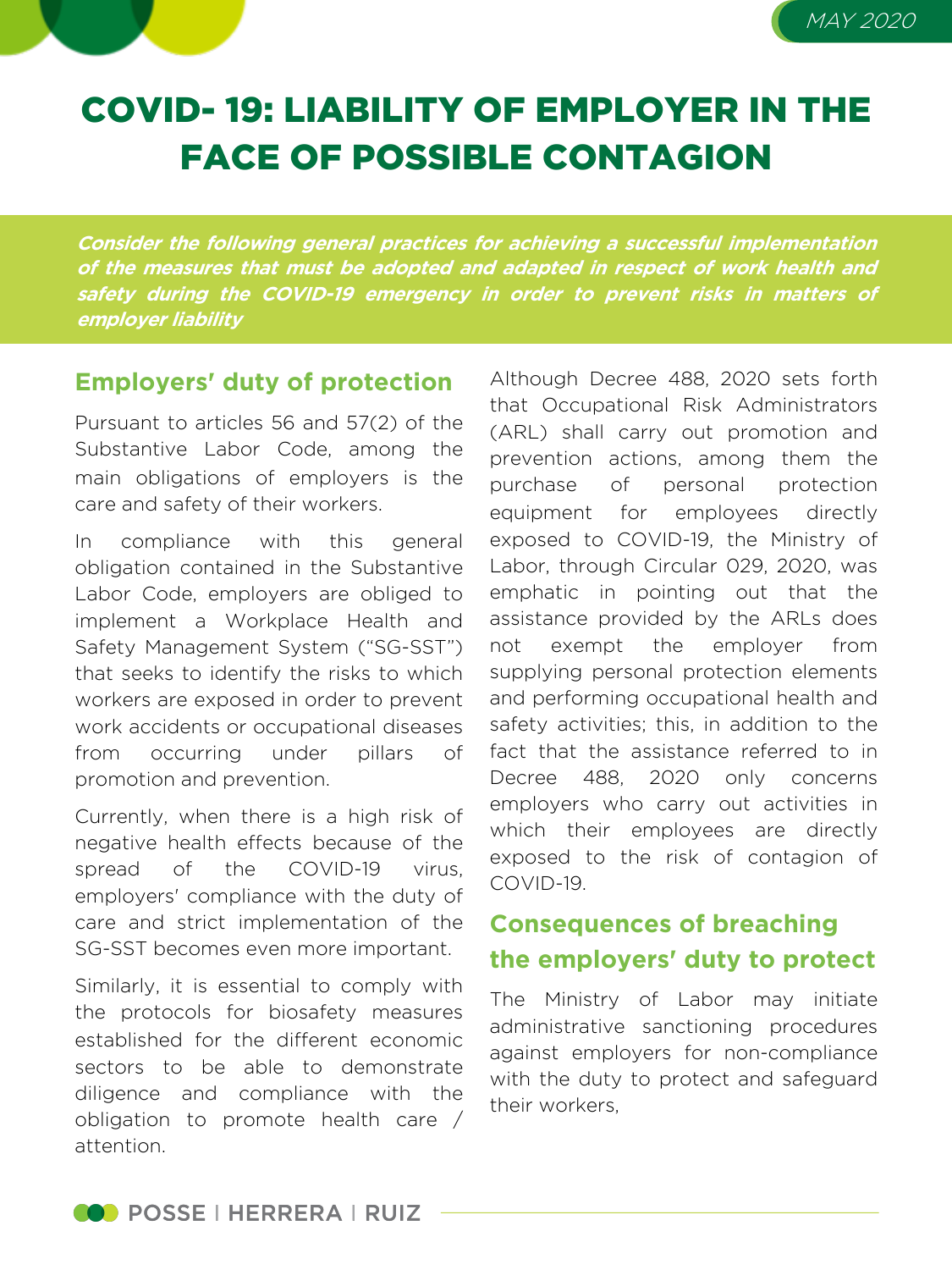which may result in the imposition of fines of up to 5,000 minimum monthly wages (currently COP\$4,389,015,000).

Additionally, noncompliance could result in workers or third parties affected by a worker's medical condition to initiate legal action under the terms of article 216 of the Substantive Labor Code, seeking full compensation for damages caused, as a result of the employer failing to act diligently, prudently and with determination in its obligation of safety and care. These claims for full damages could result in extremely costly court decisions.

Despite the fact that the risk of occurrence of work accidents or occupational diseases is transferred to the ARLs at the time of affiliation and making the respective contribution for the employees, one must bear in mind that the case law has been repetitive in stating that within the General System of Occupational Risks there are two types of liability: (i) strict liability, derived from the employment relationship, obliging ARLs to recognize in favor of the worker the expected financial benefits and provide the corresponding health care and assistance; and (ii) fault-based liability, derived from the negligence or willful misconduct of the employer in respect of the work accident or occupational disease and which imposes on the employer the obligation to fully and comprehensively compensate the damages caused to the worker as a

consequence of the occupational hazards suffered.

In addition to full compensation for damages as previously stated, in accordance with article 12 of Decree 1771, 1994, in the event that it is proven that the employer did not act with diligence, prudence and determination in order to protect the employee, the ARL may also claim from the employer responsible for the professional contingency, the amounts of the financial benefits and assistance provided by such Administrator.

Similarly, negligently breaching the duty of employers to protect and safeguard the life and health of employees can have criminal consequences. In fact, if the causal link between negligent breach of duty and the resulting event classified as a crime (death or personal injury) can be demonstrated, employers (especially administrators in the event that the employer is a legal entity) may be exposed to the penalties for wrongful death or wrongful personal injury, ranging from 1 to 15 years in prison and a fine of 6 to 150 monthly minimum wages (currently approx. COP \$ 5,266,818 - COP \$ 131,670,450).

### **Origin of contagion of COVID-19**

Among the occupational diseases listed in the annex to Decree 1477, 2014, COVID-19 is not included. However, through article 13 of Decree 538, 2020, the Ministry of Health determined that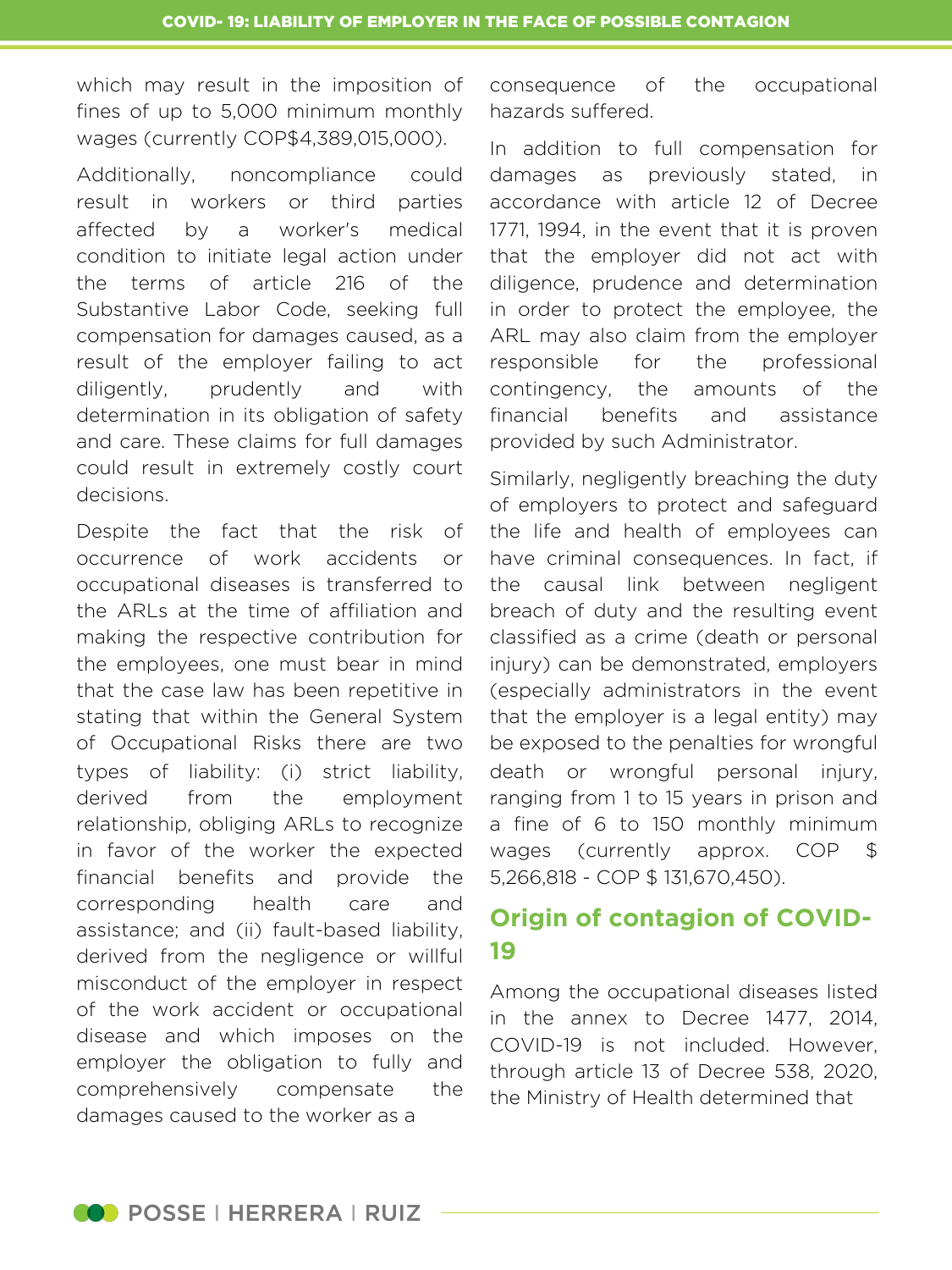COVID-19 will be included in the table of occupational diseases, as a direct occupational disease only with respect to workers in the health sector, including administrative, cleaning, surveillance and support staff who provide their services as part of activities of prevention, diagnosis and care of this disease.

It is important to highlight that within the table of occupational diseases set forth in Decree 1477, 2014, although a column of occupations or industries that are typically affected by each occupational disease is included, an express note is included indicating that the list of occupations and industries is not exhaustive, implying that there may be additional occupations or industries affected by a certain occupational disease.

Therefore, despite the fact that, at the moment, COVID-19 is only presumed to be an occupational disease for health sector personnel who have permanent exposure to the virus, in the event that a worker manages to prove that it got infected as a result of exposure to risk factors inherent to his or her work activity or to the environment in which the worker has been forced to work, this disease will be declared as of work origin.

It should be noted that with respect to workers exposed to COVID-19 in the workplace, if an event leads to contagion, such event should be reported as a work accident to the ARL in order to take the necessary

preventive measures, as the event or accident can lead to an occupational disease – a COVID-19 infection. The foregoing means that, despite being reported as an accident at work, a COVID-19 infection ultimately results in an occupational disease.

The foregoing also means that, as an occupational disease, all health care and assistance and financial benefits must be covered by the ARL (strict liability) and the applicable financial benefits will be calculated in accordance with the rules on occupational diseases, which are different from those of work accidents.

Now, as mentioned, if the worker or his/her heirs succeed in proving that the COVID-19 virus contagion occurred as a consequence of the employer's breach of its obligation of care and safety pursuant to article 216 of the Labor Code, they may initiate a claim for full compensation of damages.

# **Administrative aspects to consider**

To avoid the risks mentioned, it is essential that employers reinforce the implementation of and compliance with the SG-SST and strictly comply with the biosecurity protocols established by the Ministry of Health in Resolution 666, 2020, as well as the protocols and regulations issued for each specific sector.